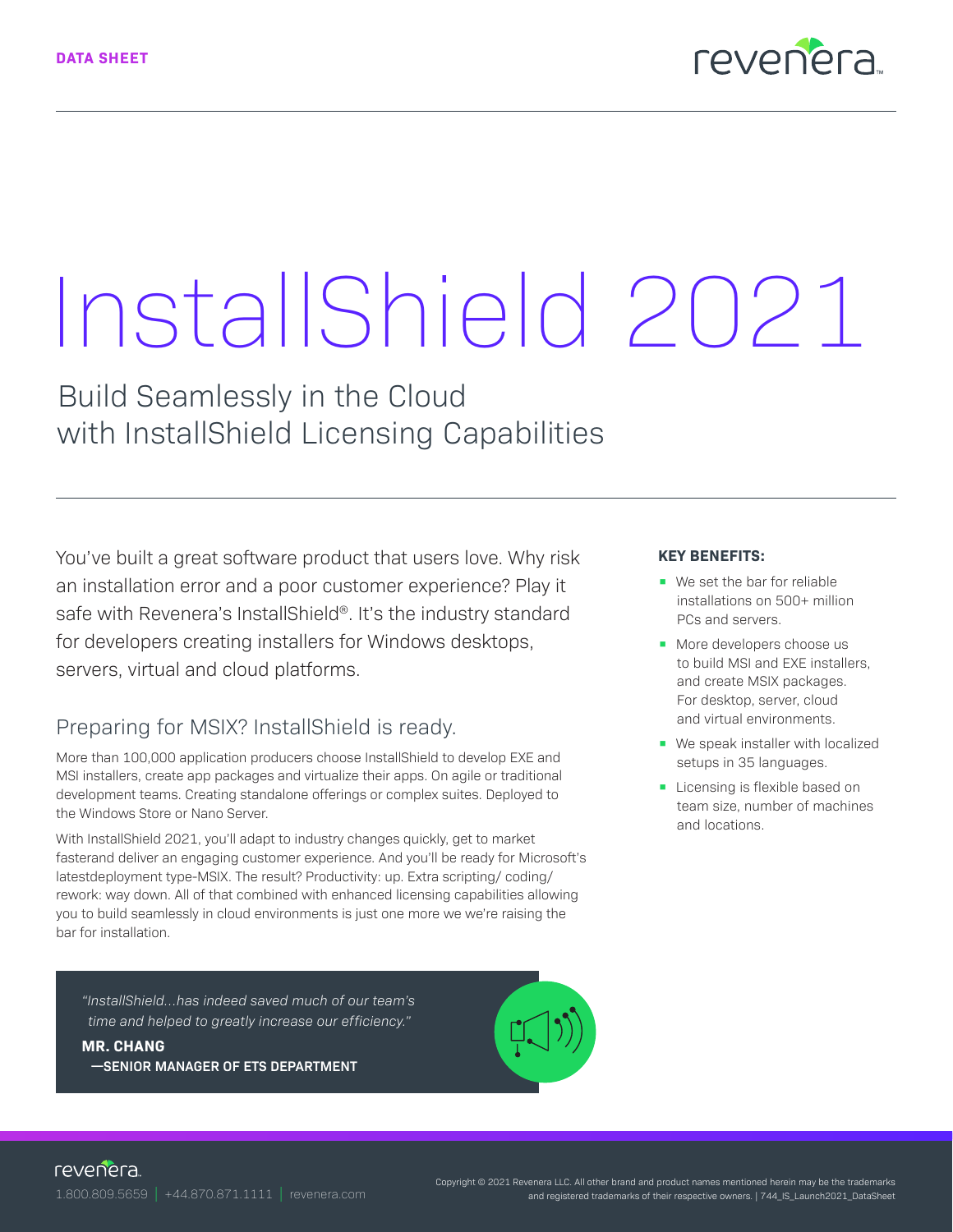## InstallShield 2021 Feature Highlights

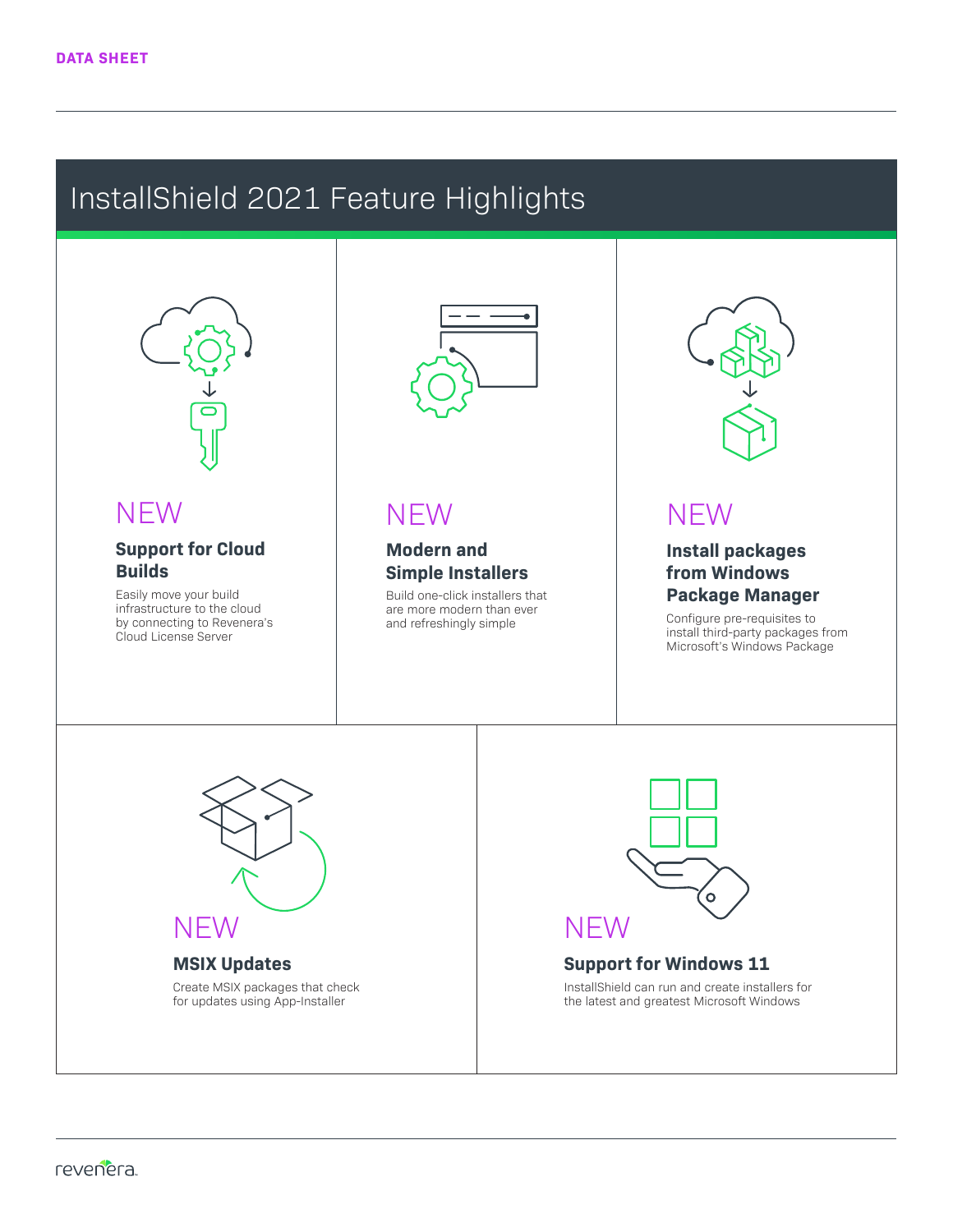## Key Product Features

#### **Support for MSIX**

In just a few clicks, easily take advantage of Microsoft's MSIX with effortless MSIX package creation and smooth migration of existing MSI projects. Create MSIX packages using a full range of capabilities, including embedded Fonts and configuring Windows Services. In addition, configure your apps to check for updates using App-Installer.

#### **Simplified Builds Within Docker**

Integrate InstallShield into your Dev-Ops process with the added support to build projects within Docker containers.

#### **Modern and Simple Installation Experience**

Build modern, simple one-click installers using our Suite Projects.

#### **Windows Installer (MSI) Installations**

Quickly and easily create Windows Installer (MSI) installations with advanced support for SQL databases, enhanced options in IIS view (Premier and Professional editions only), XML editing and much more with InstallShield's intuitive graphical development environment.

#### **InstallScript Installations**

Design installers or MSI custom actions with InstallScript a powerful and easy-to-use installation scripting language to maximize the flexibility of your installation.

#### **Seamlessly Build on Cloud Platforms Using Cloud License Server**

Using Revenera's Cloud License Server (CLS), now you can configure InstallShield to your CLS and build without any friction in cloud environments. You no longer need to configure a license server and upgrade for every release.

#### **Custom Bootstrappers to Bundle App Packages, MSI Installers, and More**

Suite/Advanced UI installations bundle app packages, MSI installers, EXE setups, Web Deploy packages and more into a single installer for simple installation by your customers. Enhancements offer more control for suite installation authors. Installers can be bundled with their dependencies, server configuration tasks, PowerShell scripts, and all the required components of a complex installation.

#### **Support for Windows 11**

Build installers that run on the latest and greatest Microsoft Operating System-Windows 11.

#### **Multilingual Support**

InstallShield's development tools are available in both English and Japanese language editions. Localize installations using InstallShield's default run-time strings in 35 languages, and add your own strings for other languages. Add conditions to deliver different files, registry entries, and other resources for each supported language.

#### **Install Web Applications to Microsoft® Azure™ and Microsoft IIS**

With support for installing Microsoft Web Deploy packages, Suite/ Advanced UI installations give your customers the flexibility to deploy web applications to their choice of infrastructure—local machines, remote servers in the data center or to Microsoft Azure in the cloud. With the Azure DevOps extension, you can now build InstallShield projects in an Azure DevOps pipeline.